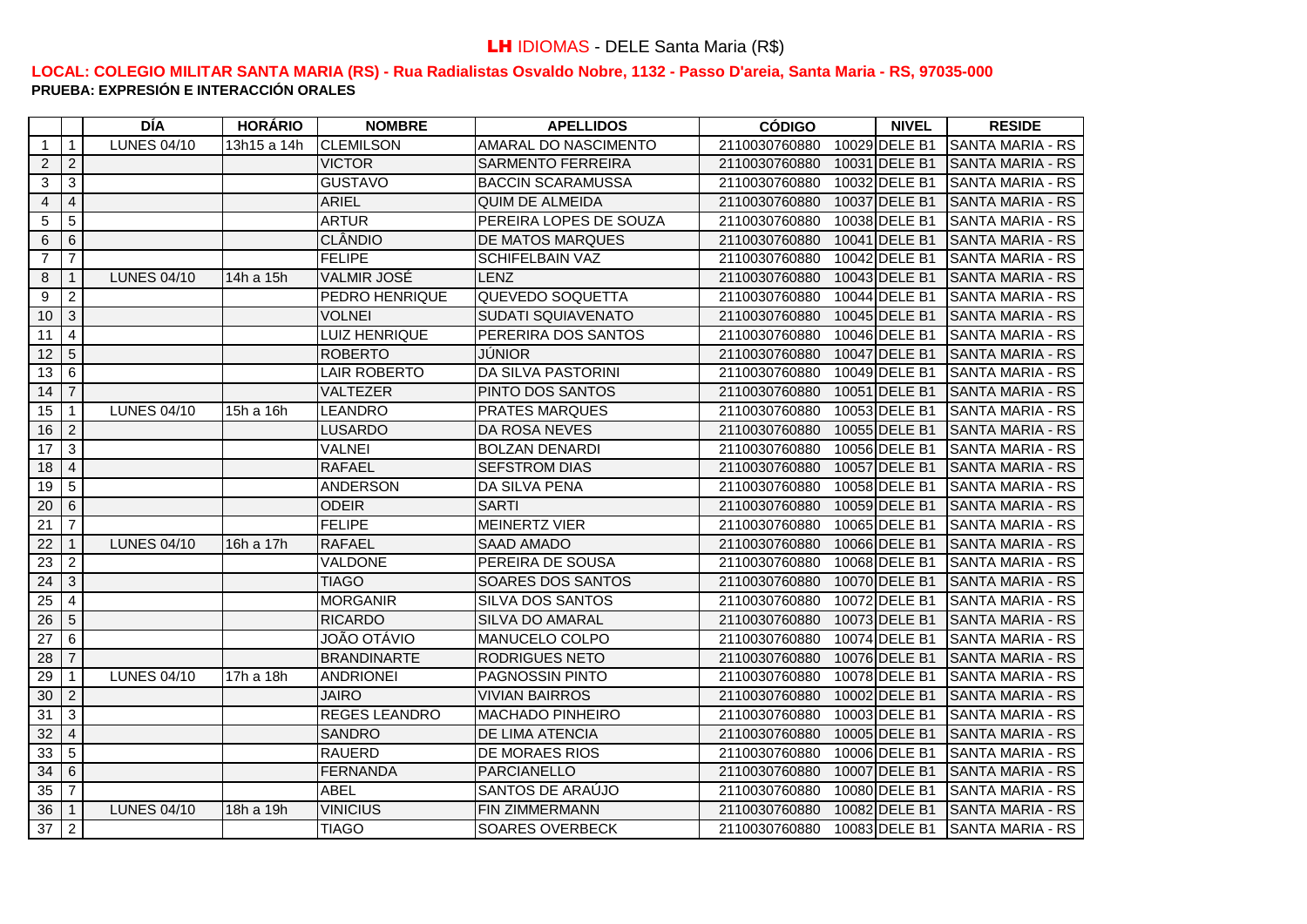LH IDIOMAS - DELE Santa Maria (R\$)

| 38          | -3          |  | <b>IRAFAEL</b>      | <b>IBERTAZZO BORDIGNON</b>   | 2110030760880 | 10087 DELE B1 | ISANTA MARIA - RS |
|-------------|-------------|--|---------------------|------------------------------|---------------|---------------|-------------------|
| 39          |             |  | <b>IMATHEUS</b>     | <b>IDE ANDRADE MACHADO</b>   | 2110030760880 | 10090 DELE B1 | ISANTA MARIA - RS |
| $40 \mid 5$ |             |  | <b>IMARIO CESAR</b> | <b>IOLIVEIRA DA SILVEIRA</b> | 2110030760880 | 10091 DELE B1 | ISANTA MARIA - RS |
| 41          | $ 6\rangle$ |  | IMARCO ROGERIO      | <b>IVIEIRA COUTO</b>         | 2110030760880 | 10092 DELE B1 | ISANTA MARIA - RS |
| 42          |             |  | <b>ILUZARDO</b>     | <b>IDA SILVA OLIVEIRA</b>    | 2110030760880 | 10097 DELE B1 | ISANTA MARIA - RS |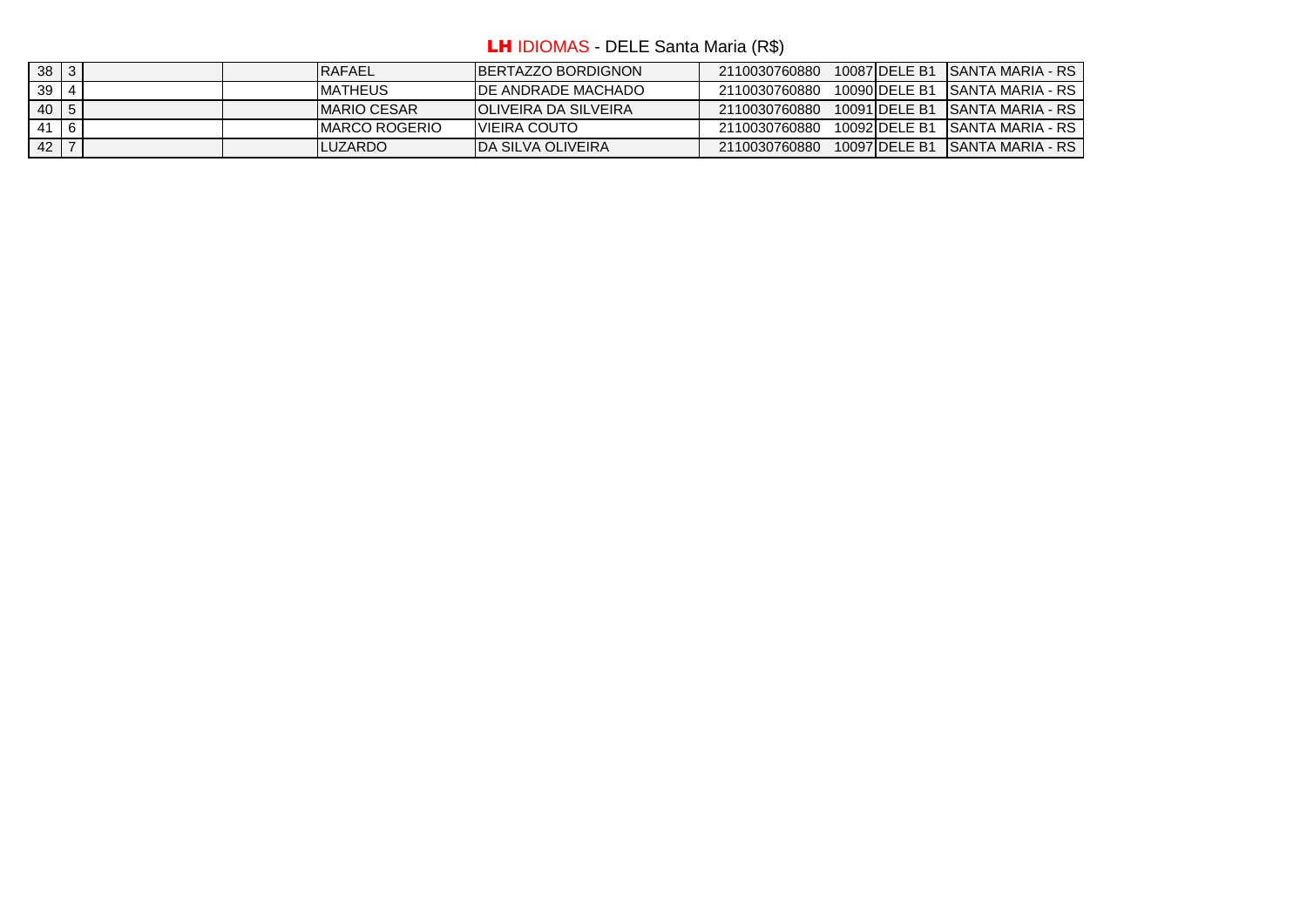|    |                 | <b>DÍA</b>          | <b>HORÁRIO</b> | <b>NOMBRE</b>                       | <b>APELLIDOS</b>            | <b>CÓDIGO</b> | <b>NIVEL</b>  | <b>RESIDE</b>           |
|----|-----------------|---------------------|----------------|-------------------------------------|-----------------------------|---------------|---------------|-------------------------|
| 43 | 1               | <b>MARTES 05/10</b> | 13h15 a 14h    | <b>LUIZ IVO</b>                     | <b>TONDO JUNIOR</b>         | 2110030760880 | 10098 DELE B1 | <b>SANTA MARIA - RS</b> |
| 44 | $\overline{2}$  |                     |                | <b>ISNAR</b>                        | RODRIGUES DORNELES          | 2110030760880 | 10101 DELE B1 | ISANTA MARIA - RS       |
| 45 | 3               |                     |                | JOÃO CARLOS                         | <b>LIMA DAS CHAGAS</b>      | 2110030760880 | 10103 DELE B1 | <b>SANTA MARIA - RS</b> |
| 46 | 4               |                     |                | <b>ALCEU ANTONIO</b>                | <b>SASSO</b>                | 2110030760880 | 10105 DELE B1 | <b>SANTA MARIA - RS</b> |
| 47 | 5               |                     |                | <b>ALEXANDRE</b>                    | <b>BRASIL DA SILVA</b>      | 2110030760880 | 10109 DELE B1 | ISANTA MARIA - RS       |
| 48 | 6               |                     |                | <b>AMILTON</b>                      | <b>MARTINS MACHADO</b>      | 2110030760880 | 10110 DELE B1 | ISANTA MARIA - RS       |
| 49 | $\overline{7}$  |                     |                | <b>ARTUR RICARDO</b>                | TEIXEIRA SOTÃO              | 2110030760880 | 10113 DELE B1 | <b>SANTA MARIA - RS</b> |
| 50 | $\mathbf 1$     | <b>MARTES 05/10</b> | 14h a 15h      | <b>CLEITON</b>                      | <b>TIBULO</b>               | 2110030760880 | 10116 DELE B1 | <b>SANTA MARIA - RS</b> |
| 51 | $\overline{c}$  |                     |                | <b>DANÍSIO SAUL</b>                 | DA LUZ                      | 2110030760880 | 10117 DELE B1 | ISANTA MARIA - RS       |
| 52 | $\mathbf{3}$    |                     |                | <b>DOUGLAS</b>                      | <b>BUDEL</b>                | 2110030760880 | 10120 DELE B1 | <b>SANTA MARIA - RS</b> |
| 53 | $\overline{4}$  |                     |                | <b>ÉMERSON</b>                      | <b>SOUZA RAMOS</b>          | 2110030760880 | 10122 DELE B1 | <b>SANTA MARIA - RS</b> |
| 54 | $5\overline{)}$ |                     |                | <b>ERACLIDES ENCARNA DOS SANTOS</b> |                             | 2110030760880 | 10123 DELE B1 | ISANTA MARIA - RS       |
| 55 | 6               |                     |                | <b>FERNANDO</b>                     | <b>DA SILVA VACCARI</b>     | 2110030760880 | 10125 DELE B1 | <b>SANTA MARIA - RS</b> |
| 56 | $\overline{7}$  |                     |                | <b>GUILHERME JUAREZ</b>             | <b>KRAUSPENHAR</b>          | 2110030760880 | 10126 DELE B1 | <b>SANTA MARIA - RS</b> |
| 57 | 1               | <b>MARTES 05/10</b> | 15h a 16h      | <b>OLMIRO ELIZANDRO</b>             | <b>IDOS SANTOS COSTA</b>    | 2110030760880 | 10130 DELE B1 | ISANTA MARIA - RS       |
| 58 | $\overline{2}$  |                     |                | PAULO VICTOR                        | <b>LEMOS SOARES</b>         | 2110030760880 | 10131 DELE B1 | <b>SANTA MARIA - RS</b> |
| 59 | $\overline{3}$  |                     |                | <b>GUILHERME</b>                    | DE OLIVEIRA FREITAS         | 2110030760880 | 10133 DELE B1 | <b>SANTA MARIA - RS</b> |
| 60 | $\overline{4}$  |                     |                | <b>GUSTAVO</b>                      | <b>SANTI SILVA</b>          | 2110030760880 | 10134 DELE B1 | ISANTA MARIA - RS       |
| 61 | $5\overline{)}$ |                     |                | <b>MURILO</b>                       | PIRES DE OLIVEIRA CHIOBATTO | 2110030760880 | 10135 DELE B1 | <b>SANTA MARIA - RS</b> |
| 62 | 6               |                     |                | <b>EBERSON JOCELI</b>               | <b>DA COSTA PEREIRA</b>     | 2110030760880 | 10136 DELE B1 | SANTA MARIA - RS        |
| 63 | $\overline{7}$  |                     |                | <b>LACIR</b>                        | FERREIRA JÚNIOR             | 2110030760880 | 10137 DELE B1 | ISANTA MARIA - RS       |
| 64 | $\mathbf{1}$    | <b>MARTES 05/10</b> | 16h a 17h      | <b>SANDRO ADRIANI</b>               | <b>FREITAS DOS SANTOS</b>   | 2110030760880 | 10008 DELE B1 | <b>SANTA MARIA - RS</b> |
| 65 | $\overline{2}$  |                     |                | <b>JAIRO</b>                        | PACHOLSKI DELLA - FLÓRA     | 2110030760880 | 10111 DELE B1 | <b>SANTA MARIA - RS</b> |
| 66 | $\overline{3}$  |                     |                | <b>CLEUBER RODRIGO</b>              | <b>DO AMARANTE ROGGIA</b>   | 2110030760880 | 10011 DELE B1 | <b>SANTA MARIA - RS</b> |
| 67 | $\overline{4}$  |                     |                | <b>EMERSON</b>                      | <b>ZANDONA</b>              | 2110030760880 | 10012 DELE B1 | ISANTA MARIA - RS       |
| 68 | $5\overline{)}$ |                     |                | <b>ELIONAI</b>                      | DE MORAES POSTIGLIONE       | 2110030760880 | 10013 DELE B1 | <b>SANTA MARIA - RS</b> |
| 69 | 1               | <b>MARTES 05/10</b> | 17h a 18h      | <b>MARCIO LUIS</b>                  | <b>VALERIO</b>              | 2110030760880 | 10040 DELE B1 | <b>SANTA MARIA - RS</b> |
| 70 | $\overline{2}$  |                     |                | <b>LAWRENCE</b>                     | <b>FIORIN DOS SANTOS</b>    | 2110030760880 | 10041 DELE B1 | SANTA MARIA - RS        |
| 71 | 3               |                     |                | <b>LUIZ HENRIQUE</b>                | DE ARRUDA RODRIGUES         | 2110030760880 | 00110 DELE B1 | <b>SANTA MARIA - RS</b> |
| 72 | $\overline{4}$  |                     |                | <b>GUSTAVO</b>                      | <b>KNOLL DAMBROS</b>        | 2110030760880 | 00048 DELE B1 | <b>SANTA MARIA - RS</b> |
| 73 | $5\overline{)}$ |                     |                | <b>MATEUS</b>                       | IDE CASTRO MIORIM           | 2110030760880 | 00050 DELE B1 | ISANTA MARIA - RS       |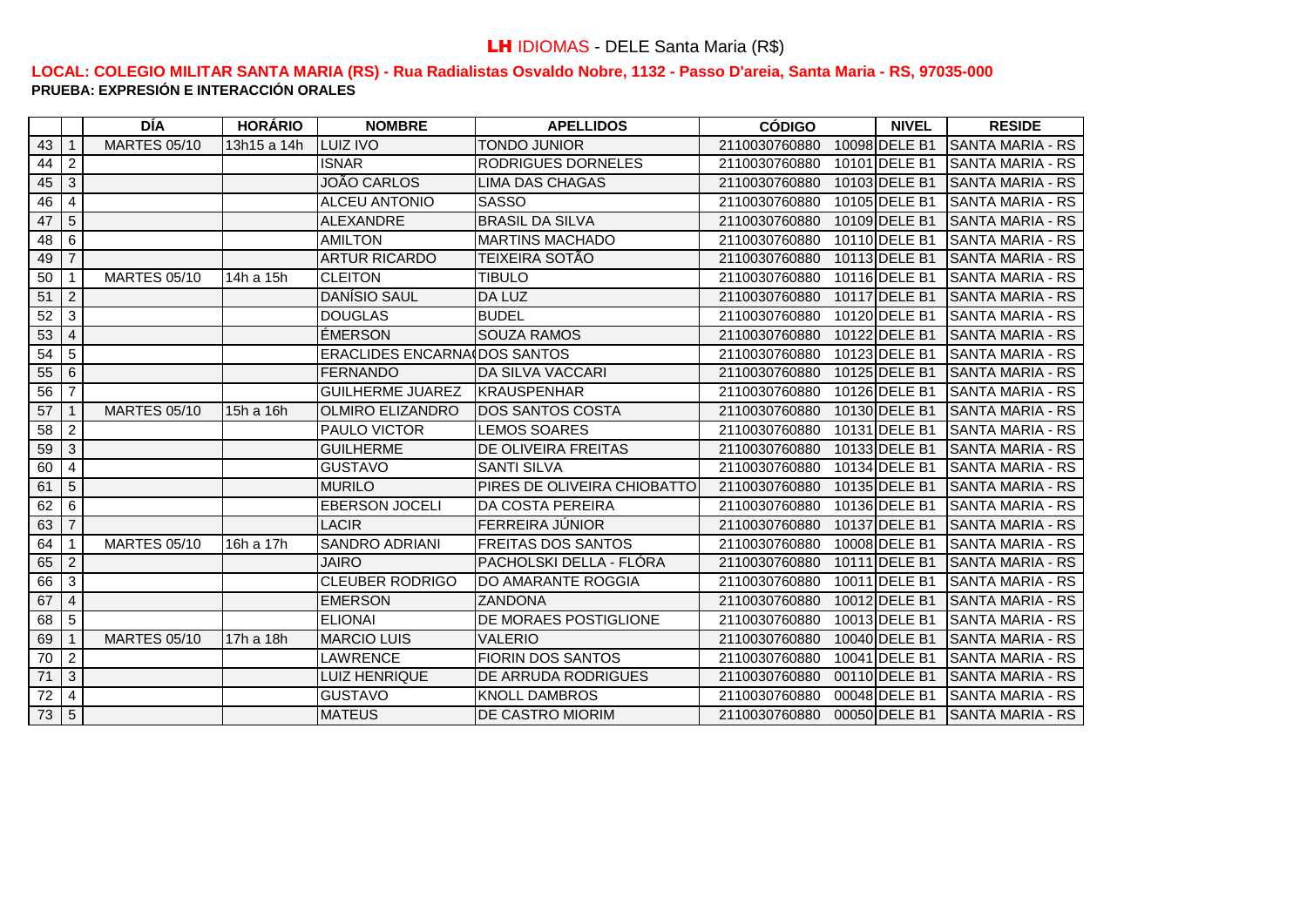|                 |                | <b>DÍA</b>                | <b>HORÁRIO</b> | <b>NOMBRE</b>                    | <b>APELLIDOS</b>            | <b>CÓDIGO</b> | <b>NIVEL</b>  | <b>RESIDE</b>                           |
|-----------------|----------------|---------------------------|----------------|----------------------------------|-----------------------------|---------------|---------------|-----------------------------------------|
| 74              | $\overline{1}$ | MIÉRCOLES 06/10           | 13h15 a 14h    | <b>RODRIGO</b>                   | <b>HAMAD LEANDRO</b>        | 2110030760880 |               | 00010 DELE B2 SANTA MARIA - RS          |
| 75              | $\overline{2}$ |                           |                | <b>DIEGO</b>                     | <b>PEDROSO PAZ</b>          | 2110030760880 |               | 10001 <b>IDELE B2 ISANTA MARIA - RS</b> |
| 76              | $\overline{3}$ |                           |                | <b>JONATAS</b>                   | <b>MARTINS GONÇALVES</b>    | 2110030760880 |               | 10003 DELE B2 SANTA MARIA - RS          |
| 77              | $\overline{4}$ |                           |                | <b>RENATA</b>                    | <b>NICOLETTI</b>            | 2110030760880 |               | 10005 DELE B2 SANTA MARIA - RS          |
| 78              | $\overline{5}$ |                           |                | DARLIZE DÉGLAN                   | <b>BORGES BEULCK BENDER</b> | 2110030760880 |               | 10007 DELE B2 SANTA MARIA - RS          |
| 79              | 6              |                           |                | <b>CAROLINA</b>                  | <b>DOS SANTOS AMARAL</b>    | 2110030760880 |               | 10008 DELE B2 SANTA MARIA - RS          |
| 80              | $\overline{7}$ |                           |                | <b>LUCIANO</b>                   | <b>LAMBERTI TROMBINE</b>    | 2110030760880 | 10015 DELE B1 | <b>ISANTA MARIA - RS</b>                |
| 81              | $\overline{1}$ | MIÉRCOLES 06/10           | 14h a 15h      | <b>IVONEI</b>                    | ARAUJO DOS SANTOS           | 2110030760880 | 10017 DELE B1 | <b>SANTA MARIA - RS</b>                 |
| 82              | $\overline{2}$ |                           |                | <b>MÁRCIO</b>                    | <b>GOMES DA SILVEIRA</b>    | 2110030760880 | 10019 DELE B1 | <b>SANTA MARIA - RS</b>                 |
| 83              | $\overline{3}$ |                           |                | SYLVIO LOURENÇO                  | <b>RAMIRES BLOISE</b>       | 2110030760880 | 10020 DELE B1 | <b>SANTA MARIA - RS</b>                 |
| 84              | $\overline{4}$ |                           |                | <b>ANA PAULA</b>                 | LANÇANOVA MOREIRA           | 2110030760880 | 10021 DELE B1 | <b>SANTA MARIA - RS</b>                 |
| 85              | $\overline{5}$ |                           |                | <b>EWALDO</b>                    | <b>HOWES VICOSA JUNIOR</b>  | 2110030760880 | 10023 DELE B1 | <b>SANTA MARIA - RS</b>                 |
| 86              | 6              |                           |                | CÁSSIO                           | <b>AMARAL GUEDES</b>        | 2110030760880 | 10025 DELE B1 | <b>SANTA MARIA - RS</b>                 |
| 87              | $\overline{7}$ |                           |                | <b>CRISTIANO</b>                 | <b>BASTOS COGO</b>          | 2110030760880 | 10026 DELE B1 | <b>SANTA MARIA - RS</b>                 |
| 88              | $\overline{1}$ | MIÉRCOLES 06/10           | 15h a 16h      | LEONARDO                         | <b>DOLHER SILVEIRA</b>      | 2110030760880 | 10027 DELE B1 | <b>SANTA MARIA - RS</b>                 |
| 89              | $\overline{2}$ |                           |                | <b>MARCOS</b>                    | <b>RODRIGUES MENDES</b>     | 2110030760880 | 10028 DELE B1 | ISANTA MARIA - RS                       |
| 90              | $\overline{3}$ |                           |                | <b>GLAUCIO DARUÍ</b>             | <b>NUNES</b>                | 2110030760880 | 10063 DELE B1 | <b>ITAARA - RS</b>                      |
| 91              | $\overline{4}$ |                           |                | <b>DOUGLAS</b>                   | <b>RECH SANTOS</b>          | 2110030760880 | 10212 DELE B1 | <b>SÃO SEPÉ - RS</b>                    |
| 92              | $\overline{5}$ |                           |                | <b>GLENIO</b>                    | SHERVESNQUY CORDEIRO        | 2110030760880 | 10034 DELE B1 | CRUZ ALTA - RS                          |
| 93              | 6              |                           |                | <b>FREDERICO</b>                 | <b>VILLANI LORENZONI</b>    | 2110030760880 | 10035 DELE B1 | <b>CRUZ ALTA - RS</b>                   |
| 94              | $\overline{7}$ |                           |                | <b>RODRIGO</b>                   | <b>FERNANDES PRIETSCH</b>   | 2110030760880 | 10084 DELE B1 | <b>CRUZ ALTA - RS</b>                   |
| 95              | $\overline{1}$ | MIÉRCOLES 06/10 16h a 17h |                | <b>RAFAEL</b>                    | RIBEIRO VIEIRA CÂNDANO      | 2110030760880 | 10086 DELE B1 | <b>CRUZ ALTA - RS</b>                   |
| 96              | $\overline{c}$ |                           |                | <b>MURILO</b>                    | <b>SANTOS SILVA</b>         | 2110030760880 | 10089 DELE B1 | <b>CRUZ ALTA - RS</b>                   |
| 97              | $\overline{3}$ |                           |                | <b>MARCO AURÉLIO</b>             | <b>DE MATTOS ZERI</b>       | 2110030760880 | 10093 DELE B1 | <b>CRUZ ALTA - RS</b>                   |
| $\overline{98}$ | $\overline{4}$ |                           |                | <b>MAGNO</b>                     | <b>BATISTA DE OLIVEIRA</b>  | 2110030760880 | 10096 DELE B1 | <b>CRUZ ALTA - RS</b>                   |
| 99              | $\overline{5}$ |                           |                | <b>ALEX</b>                      | <b>CORREA</b>               | 2110030760880 | 10108 DELE B1 | <b>CRUZ ALTA - RS</b>                   |
| 100             | 6              |                           |                | <b>DIRCEU FELIPE</b>             | <b>FLORENCE</b>             | 2110030760880 | 10119 DELE B1 | <b>CRUZ ALTA - RS</b>                   |
| 101             | $\overline{7}$ |                           |                | <b>EDUARDO</b>                   | MEIRELLES COELHO JUNIOR     | 2110030760880 | 10129 DELE B1 | <b>CRUZ ALTA - RS</b>                   |
| 102             | $\overline{1}$ | MIÉRCOLES 06/10           | 17h a 18h      | <b>SULAMITA</b>                  | DO NASCIMENTO SIQUEIRA      | 2110030760880 | 10138 DELE B1 | <b>CRUZ ALTA - RS</b>                   |
| $103$ 2         |                |                           |                | <b>VALMOR</b>                    | <b>SEGABINAZZI FILHO</b>    | 2110030760880 | 10139 DELE B1 | <b>CRUZ ALTA - RS</b>                   |
| 104             | $\sqrt{3}$     |                           |                | <b>JAIR</b>                      | <b>FERNANDES VIEIRA</b>     | 2110030760880 | 10142 DELE B1 | CRUZ ALTA - RS                          |
| 105             | $\sqrt{4}$     |                           |                | LEONARDO AUGUSTO PADILHA RIBEIRO |                             | 2110030760880 | 10143 DELE B1 | <b>CRUZ ALTA - RS</b>                   |
| 106             | $\overline{5}$ |                           |                | <b>MAICON CHRISTIAN</b>          | <b>MARTINS DOS SANTOS</b>   | 2110030760880 | 10144 DELE B1 | <b>CRUZ ALTA - RS</b>                   |
| 107             | $\overline{6}$ |                           |                | <b>RENATO FLORIANO</b>           | <b>PIMENTEL</b>             | 2110030760880 | 10147 DELE B1 | <b>CRUZ ALTA - RS</b>                   |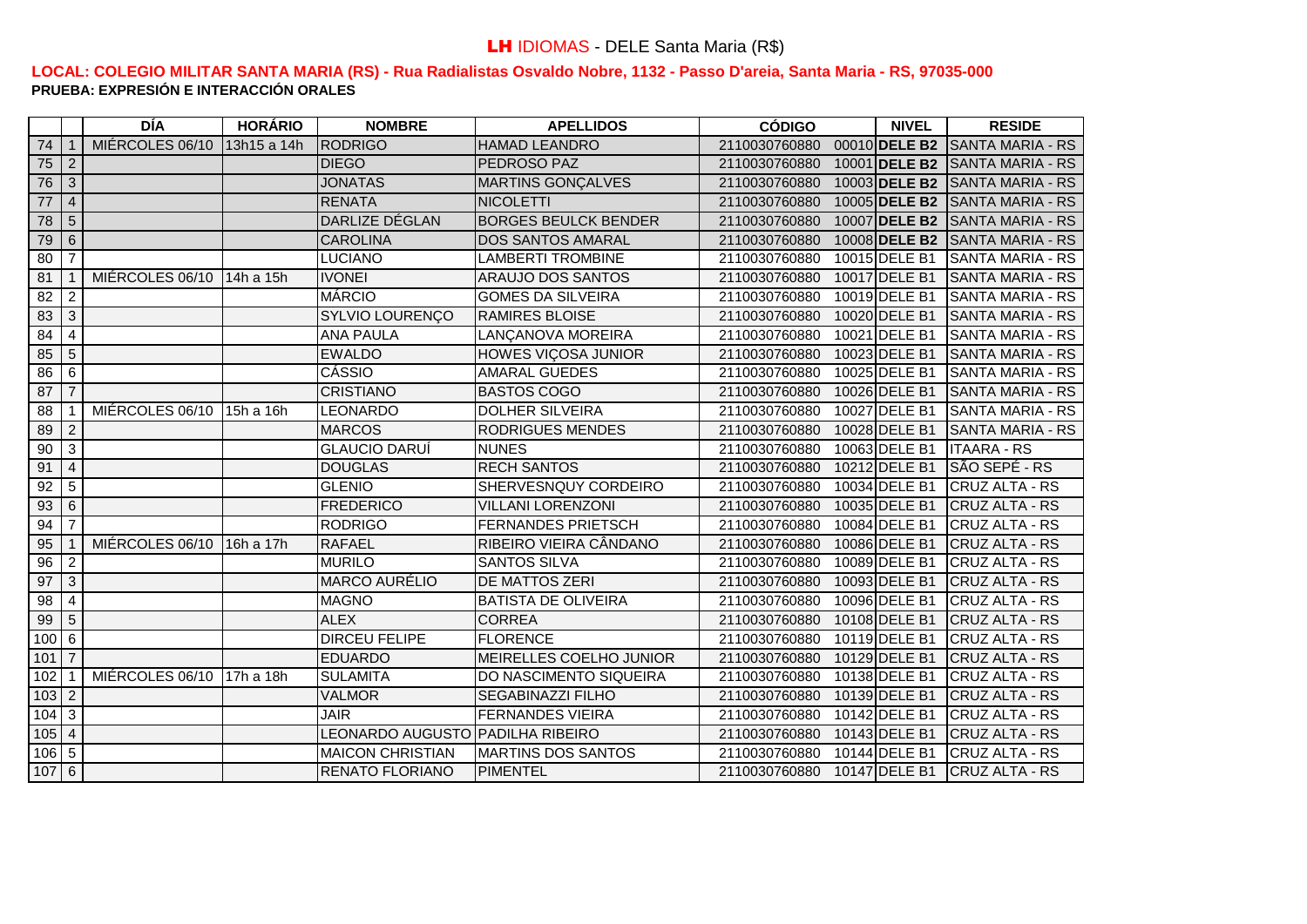|                                                                      |                 | DÍA                 | <b>HORÁRIO</b> | <b>NOMBRE</b>          | <b>APELLIDOS</b>            | <b>CÓDIGO</b> | <b>NIVEL</b>  | <b>RESIDE</b>           |
|----------------------------------------------------------------------|-----------------|---------------------|----------------|------------------------|-----------------------------|---------------|---------------|-------------------------|
| 108                                                                  | 1               | <b>JUEVES 07/10</b> | 13h15 a 14h    | LEANDRO                | <b>MACHADO DA SILVA</b>     | 2110030760880 | 10033 DELE B1 | <b>SANTIAGO - RS</b>    |
| 109                                                                  | $\overline{2}$  |                     |                | <b>WILLIAN ROGER</b>   | <b>DIAS PADILHA</b>         | 2110030760880 | 10081 DELE B1 | SANTIAGO - RS           |
| $110 \mid 3$                                                         |                 |                     |                | <b>RAFAEL</b>          | <b>RODRIGUES DOS PASSOS</b> | 2110030760880 | 10085 DELE B1 | <b>SANTIAGO - RS</b>    |
| $111$                                                                | $\overline{4}$  |                     |                | LUÍS FERNANDO          | PIRES DE BARCELLOS          | 2110030760880 | 10128 DELE B1 | SANTIAGO - RS           |
| $112$                                                                | $5\phantom{.0}$ |                     |                | LEONARDO               | <b>MORAES FERNANDES</b>     | 2110030760880 | 10107 DELE B1 | <b>SANTIAGO - RS</b>    |
| 1136                                                                 |                 |                     |                | <b>ANDERS</b>          | PERERA TRINDADE             | 2110030760880 | 10132 DELE B1 | SANTIAGO - RS           |
| $114 \mid 7$                                                         |                 |                     |                | <b>FELIPE</b>          | CAVALCANTE DE LACERDA       | 2110030760880 | 10149 DELE B1 | <b>I</b> SANTIAGO - RS  |
| 115                                                                  | 1               | <b>JUEVES 07/10</b> | 14h a 15h      | <b>TOMÁS</b>           | <b>ALVES LOPES</b>          | 2110030760880 | 10022 DELE B1 | <b>SÃO GABRIEL - RS</b> |
| $\begin{array}{ c c c c c }\n\hline\n116 & 2 \\ \hline\n\end{array}$ |                 |                     |                | <b>RODRIGO</b>         | ALBIGO ROSSATO SIQUEIRA     | 2110030760880 | 10054 DELE B1 | <b>SÃO GABRIEL - RS</b> |
| 117                                                                  | $\mathbf{3}$    |                     |                | <b>ALAN</b>            | <b>JAQUES DE SOUZA</b>      | 2110030760880 | 10036 DELE B1 | ALEGRETE - RS           |
| $118$ 4                                                              |                 |                     |                | <b>RONALDO</b>         | <b>FIGUEIRA DE MIRANDA</b>  | 2110030760880 | 10071 DELE B1 | ALEGRETE - RS           |
| $\boxed{119}$ $\boxed{5}$                                            |                 |                     |                | <b>MARCELO</b>         | <b>MARTINS BEVILAQUA</b>    | 2110030760880 | 10079 DELE B1 | <b>IALEGRETE - RS</b>   |
| 120                                                                  | $\,6\,$         |                     |                | <b>MAÍSA</b>           | <b>FREIRE SOARES SOUZA</b>  | 2110030760880 | 10094 DELE B1 | ALEGRETE - RS           |
| 121                                                                  | $\overline{7}$  |                     |                | <b>LUIZ CARLOS</b>     | <b>ALVES DA SILVA</b>       | 2110030760880 | 10099 DELE B1 | <b>IALEGRETE - RS</b>   |
| 122                                                                  |                 | <b>JUEVES 07/10</b> | 15h a 16h      | <b>ALESSANDRO RAEL</b> | <b>TALHAFERRO MENDES</b>    | 2110030760880 | 10106 DELE B1 | <b>IALEGRETE - RS</b>   |
| 123                                                                  | $\overline{2}$  |                     |                | <b>FERNANDO CESAR</b>  | <b>FREITAS</b>              | 2110030760880 | 10124 DELE B1 | ALEGRETE - RS           |
| 124                                                                  | $\mathbf{3}$    |                     |                | <b>FELIPE</b>          | DO NASCIMENTO GROSMAN       | 2110030760880 | 10145 DELE B1 | ALEGRETE - RS           |
| 125                                                                  | 4               |                     |                | PEDRO RICARDO          | <b>MINCOLA DIAS</b>         | 2110030760880 | 10088 DELE B1 | BAGÉ - RS               |
| 126                                                                  | $\sqrt{5}$      |                     |                | <b>MAIQUE</b>          | <b>BORBA MAÇÃS</b>          | 2110030760880 | 10095 DELE B1 | BAGÉ - RS               |
| 127                                                                  | 6               |                     |                | <b>ANDRE</b>           | <b>FIUSSEN BANDEIRA</b>     | 2110030760880 | 10111 DELE B1 | BAGÉ - RS               |
| $128$ 7                                                              |                 |                     |                | <b>GUILHERME</b>       | <b>VARGAS BAUER</b>         | 2110030760880 | 10127 DELE B1 | BAGÉ - RS               |
| 129                                                                  |                 | JUEVES 07/10        | 16h a 17h      | <b>ANTONIO MARCOS</b>  | SOARES DA SILVA             | 2110030760880 | 10112 DELE B1 | SÃO BORJA - RS          |
| 130                                                                  | $\overline{2}$  |                     |                | <b>DIEGO</b>           | <b>SOUZA FLORES</b>         | 2110030760880 | 10118 DELE B1 | <b>SÃO BORJA - RS</b>   |
| 131                                                                  | $\mathbf{3}$    |                     |                | <b>RAFAEL</b>          | <b>PACHECO SARTORI</b>      | 2110030760880 | 10014 DELE B1 | SÃO BORJA - RS          |
| $132$                                                                | $\overline{4}$  |                     |                | <b>DIEGO</b>           | DA CRUZ ESTIVALETE          | 2110030760880 | 10069 DELE B1 | SÃO BORJA - RS          |
| $133\overline{5}$                                                    |                 |                     |                | <b>LAZIE</b>           | DA COSTA BICCA              | 2110030760880 | 10100 DELE B1 | <b>MARIANA - RS</b>     |
| 134                                                                  | $\,6\,$         |                     |                | <b>BRUNO</b>           | <b>PRONIN BARROS</b>        | 2110030760880 | 10114 DELE B1 | QUARAÍ - RS             |
| 135                                                                  | $\overline{7}$  |                     |                | <b>CARLOS ALBERTO</b>  | DE OLIVEIRA LOPES           | 2110030760880 | 10115 DELE B1 | QUARAÍ - RS             |
| 136                                                                  |                 | <b>JUEVES 07/10</b> | 17h a 18h      | RAMÃO                  | <b>ESPINOSA GRANCE</b>      | 2110030760880 | 10104 DELE B1 | <b>I</b> ITAQUI - RS    |
| $137$ 2                                                              |                 |                     |                | <b>JEAN CARLO</b>      | PEDROSO DA ROSA             | 2110030760880 | 10102 DELE B1 | JUAGUARÃO - RS          |